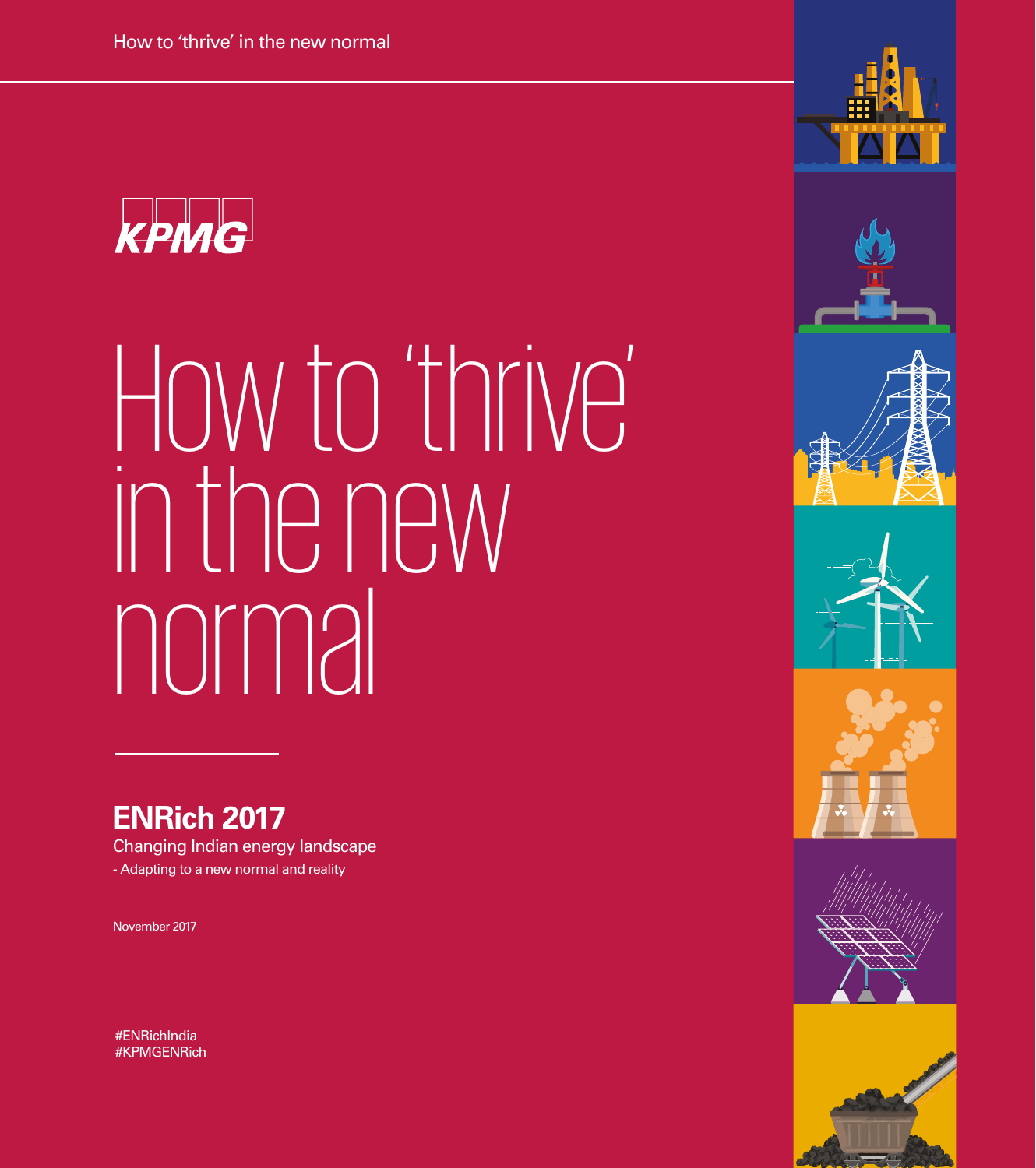# How to thrive in the age of disruptions

#### **A world that will never be the same**

The energy industry today faces complex challenges, some of which are very far reaching. The industry is just beginning to heed the composite impact of the wave of disruptions – fragile demand supply, low commodity prices, rapid technology advances, changing consumer behaviour, increased environmental concerns and digital economy. With the rapid pace of disruptions, innovation and technology will no longer be a choice, but will be integral to succeed in the future.

#### **Disruptions – the new normal**

Several technological and macroeconomic disruptions are reshaping the energy value chain. The impact of these disruptions is evident as investments and returns in the conventional energy sector have been significantly affected in the recent past.



#### Figure 1: Disruptions are reshaping the energy industry

**Source:** KPMG in India's analysis 2017, BP energy outlook 2017, Global EV outlook 2017

#### **Shift in energy demand patterns**

- World population to increase from 7.6 billion to 8.8 billion by 2035.
- World economy doubles while energy demand grow by 30% by 2035.
- China and India to be the economic powerhouses for next two decades - will account for half of the global energy demand increase.

#### **Low prices**

- Industry faces its strongest downturns, driven by sustained low prices.
- Average prices in FY 16 were 44% of the compared to average price in FY 14.
- Increasing oil output from US shale and other non-OPEC countries likely to limit the recovery of prices.

#### **Changing customer needs**

- Increasingly energy efficiency and environmental concerns are influencing energy choices.
- Changing usage patterns smart utilities enabling effective demand side management.
- Increased customer engagement and personalisation.

#### **Transition to clean and green energies**

- World would move towards clean energies led by Renewables (RE).
- RE to increase fourfold from current level and accounting for almost 30% of increase in global supply by 2035.
- Gas, hydro and nuclear to see modest growth.



#### **Mobility revolution**

- Global electric car stock crossed 2 million mark in 2016.
- EV30@30 campaign All EVI member countries aim to achieve 30% share for EVs by 2030.
- Significant production capacity scale up plans announced by many global OEMs.



#### **Digital transformation**

- Rapid infusion of digital technologies viz. big data & analytics, IIoT, Cloud, Robotics and AI are enabling efficient, reliable and safe operations.
- Key to maximising the  $\epsilon$ value in oil and gas.

© 2017 KPMG, an Indian Registered Partnership and a member firm of the KPMG network of independent member firms affiliated with KPMG International Cooperative ("KPMG International"), a Swiss entity. All rights reserved.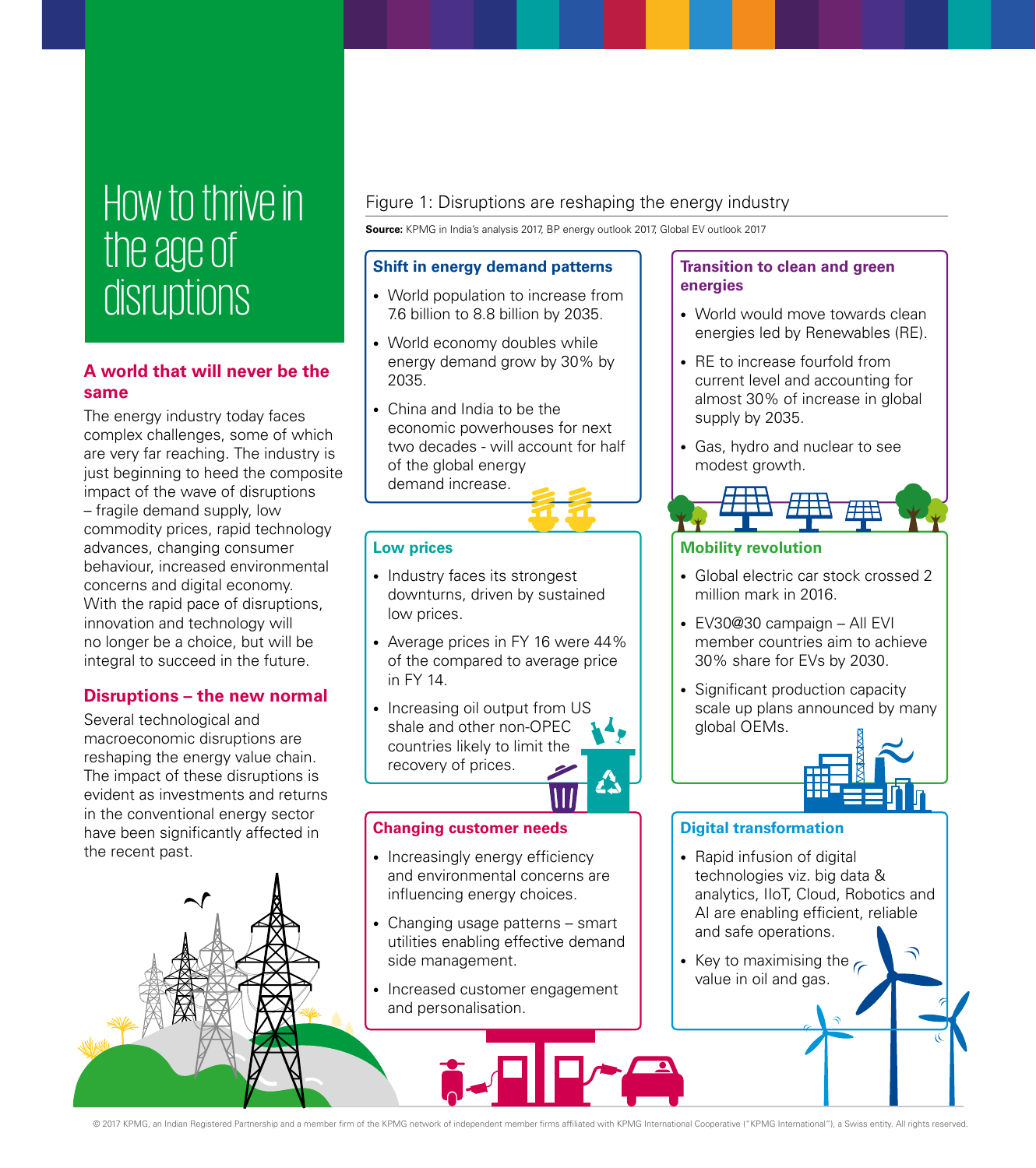In a short span of time, the unconventional resources and new suppliers have gained prominence, with over 65 per cent<sup>1</sup> of total global oil supply being met by non-OPEC countries. The emergence of non-OPEC supplies (U.S. shale, in particular) are largely held responsible for the collapse of prices from average level of around USD100 per barrel in 2014 to average prices of USD44 per barrel in 2016**<sup>2</sup>** . While there were serious doubts on the sustainability of the cheap shale producers, technology advancements, process and cost improvements in fracking

industry resulted in progressively lowering the break-even prices (BEP) by 55-60 per cent during 2013-2016. The most visible implication of these developments is the reduced influence of OPEC countries on oil prices and their limited ability to regulate the global demand-supply balance.





**Source:** KPMG in India's analysis 2017, BP energy outlook 2017

<sup>1.</sup> OPEC monthly oil market report – October 2017

<sup>2.</sup> KPMG in India's analysis, US Energy Information Administration (EIA)

<sup>© 2017</sup> KPMG, an Indian Registered Partnership and a member firm of the KPMG network of independent member firms affiliated with KPMG International Cooperative ("KPMG International"), a Swiss entity. All rights reserved.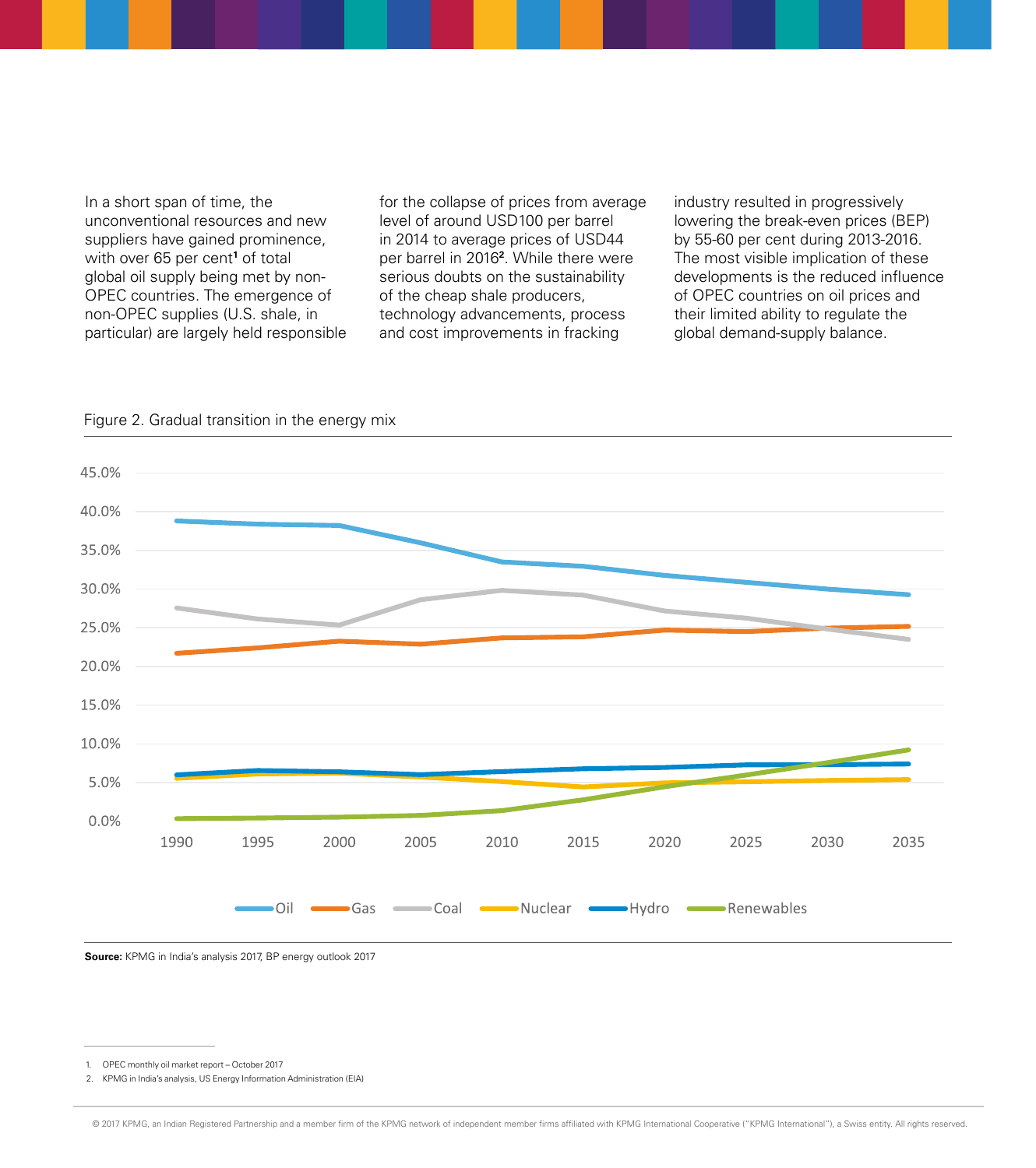

Figure 3. Emerging economies to drive incremental demand

Figure 4. Lowest solar tariff bid discovered across the globe in the past one year

The energy mix is the next evident disruption, with renewables likely to grow fourfold in the next two decades and constitute around 10 per cent of the total energy supply by 2035.**<sup>3</sup>** While oil may witness diminishing growth at the global level, some of the fast emerging economies could still see growth in oil and gas demand. China and India together for instance, are expected to account for over 85 per cent of the incremental oil demand by 2035. Similarly natural gas is likely to witness stark growth in these countries, to almost three times their current level.

Recent developments in the renewable energy technology and its ever increasing affordability has led to a paradigm shift in the overall energy sector. According to estimates, in FY 2022, 160 GW of coal-based capacity in India will have a variable cost of power generation more than the cost of solar power generation (considering the latest solar tariff bid of INR 2.44 per kWh discovered in May 2017)**<sup>4</sup>** .

#### Figure 5. Coal vs solar cost of generation – India case (2022)



**Source:** Solar beats coal cost: Implications, KPMG in India, July 2017

3. BP energy outlook 2017 Case of the Case of the Case of the Case of the Case of the Case of the Case of the Case of the Case of the Case of the Case of the Case of the Case of the Case of the Case of the Case of the Case



Lowest solar tariff bid in India (May 2017) - INR 2.44/kWh

© 2017 KPMG, an Indian Registered Partnership and a member firm of the KPMG network of independent member firms affiliated with KPMG International Cooperative ("KPMG International"), a Swiss entity. All rights reserved.

 $5.0$ 4.5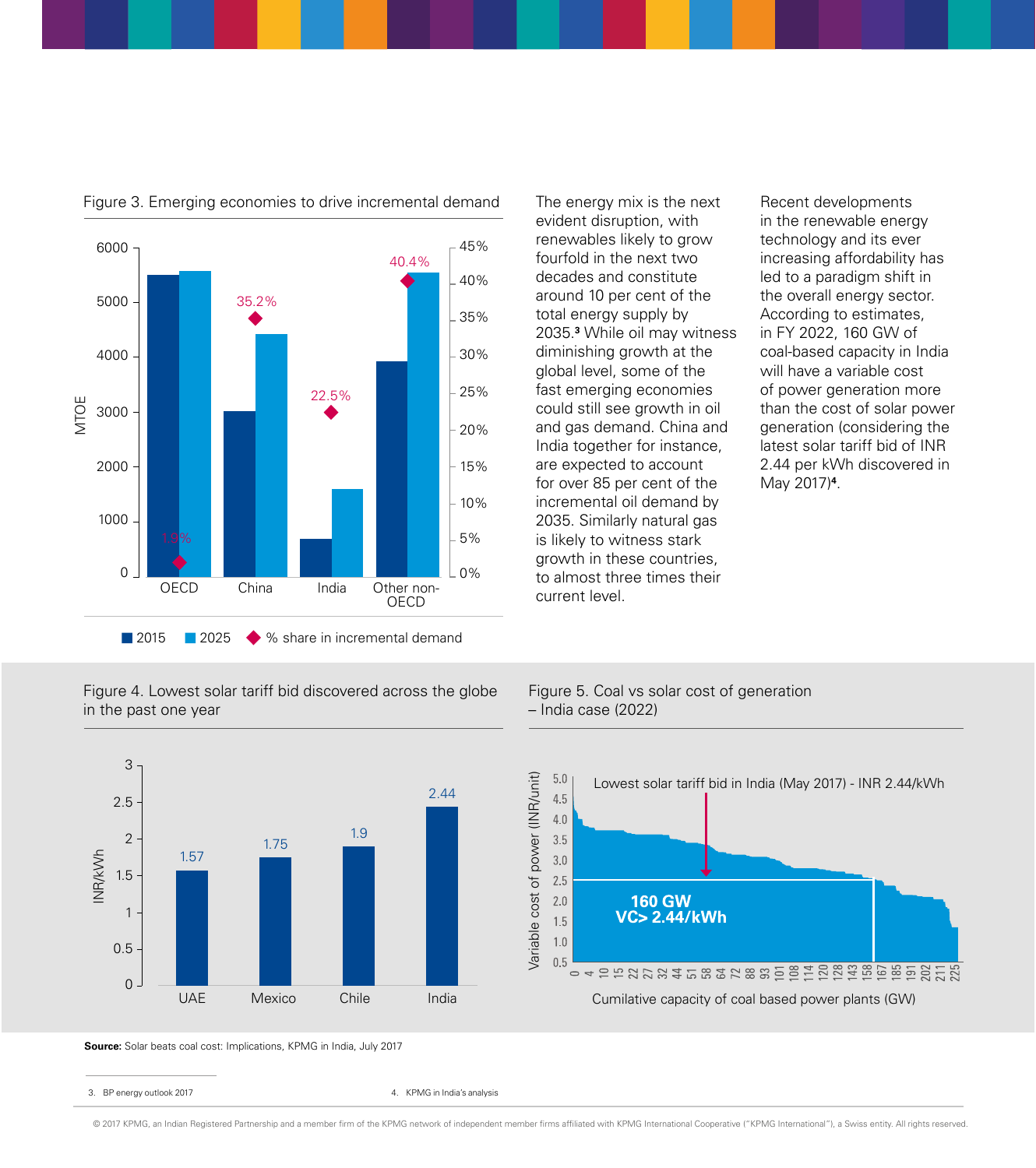The rapid progress of smart and storage technologies is bringing in the next wave of transformation on the demand side by empowering customers with flexibility to use,

manage, store and even supply back the to the grid. For several decades, mobility has relied on hydrocarbon, with transport accounting for over 60 per cent share in the global oil

demand**<sup>5</sup>** , the advancements in battery technology of late has made large scale penetration of EVs in mobility affordable.

#### Figure 6. Cost of Li-ion battery storage is on rapid decline



Source: Bloomberg new energy finance; Rising Sun 2015, KPMG in India analysis. \*Note - Along with simultaneous decline in solar costs as per trends

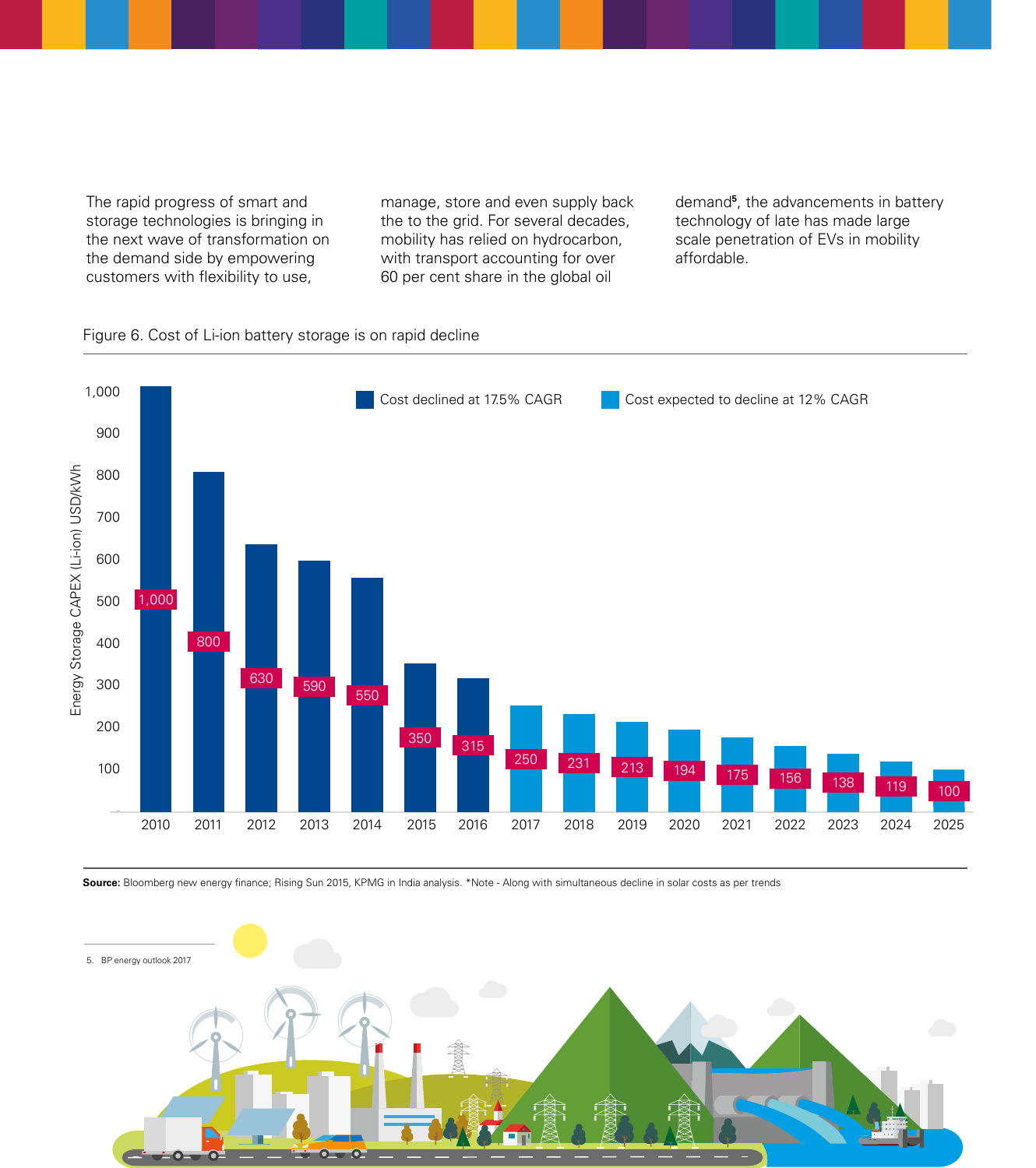Around ten**<sup>6</sup>** member countries of Electric Vehicles Initiative (EVI), a multi-government policy forum, have launched the EV30@30 campaign with a goal to achieve 30 per cent market share for electric vehicles in most of vehicle segments by 2030. This is likely to translate to a growth of the total EVs in vehicle stock from extant 2 million to 200 million by 2030**<sup>7</sup>** . This, in part, is also supported by huge commitments by vehicle OEMs to scale up EV capacity in the next five to 10 years and policy announcements setting timelines for restriction on petrol/ diesel cars.

Embracing digital technologies is increasingly becoming critical for the industry. In a recent KPMG International study of 51 global oil and gas CEOs, around 80 per cent of CEOs plan to invest in three key digital themes – Data and Analytics, Internet of Things and Cognitive Automation, to achieve sustained growth in the medium to long-term. Despite realisations at the highest levels, the sector has lagged in embracing digital technologies and the adoption so far has been selective and unsystematic across the value chain.

## Strategies to thrive in the age of disruptions

At all points of the value chain from production to distribution, new technologies and market disruptions are creating opportunities but also uncertainty about the shape and nature of the market. Some of the key areas that energy players would need to focus on include:

#### **Focus on cost and efficiency improvements**

There are innumerable examples of how efficient operations and reduced cost of technologies are leading to lower breakeven price of oil for a lot of fields. Many U.S. shale producers today operate at below USD30 per barrel breakeven prices, as compared to their initial cost of around \$80 per barrel. The focus on cost reduction led by technology advancement is what is helping the oil and gas industry sustain business profitability in the current market scenario.

#### **Digitalisation and convergence of Information Technology (IT) and Operational Technology**

**(OT)** Low cost sensors, high data connectivity and faster computers are enabling operators to collect a big quantum of data, analyse and use them for operational decision making. Analytics has already started showing up results in reducing the well drilling, completion time and costs. The ability of energy utilities to collect more data from customers via smart meters, and Internet of Things sensors will

allow utilities to provide better prices and reliable services and understand customer needs.

#### **Innovative business models and value added services (energy efficiency, energy services and**

**solutions)** It is very likely that most energy companies will no longer remain sector or fuel specific, and will move towards transforming themselves into 'Energy Service Providers' focussing on end-to-end energy solutions to end-users. In the coming years, interoperability of various energy and sectors will be the norm and limiting oneself to just one sector will be myopic.

#### **Consumer centricity**

As more complex energy ecosystems emerge, companies will have to develop new value propositions not only to address customer energy needs but also offer them the flexibility and choice of use by integrating them digitally to the broader energy supply chain.

#### **Convergence of energies**

There is a strong convergence theme emerging within the energy value chain and this is why enterprises in the energy sector are diversifying into previously unexplored energy sources (viz. RE and wind) and technologies (viz. fuel cells and EV infrastructure). We believe energy will be recognised more by the applications it is used for in the future rather than the source. Thus, there is a need for energy companies to invest and develop capabilities in emerging new energy technologies through organic or inorganic diversification.

Canada, China, France, Germany, Japan, the Netherlands, Norway, Sweden, the United Kingdom and the United States

<sup>2.</sup> Global EV Outlook 2017

<sup>© 2017</sup> KPMG, an Indian Registered Partnership and a member firm of the KPMG network of independent member firms affiliated with KPMG International Cooperative ("KPMG International"), a Swiss entity. All rights reserved.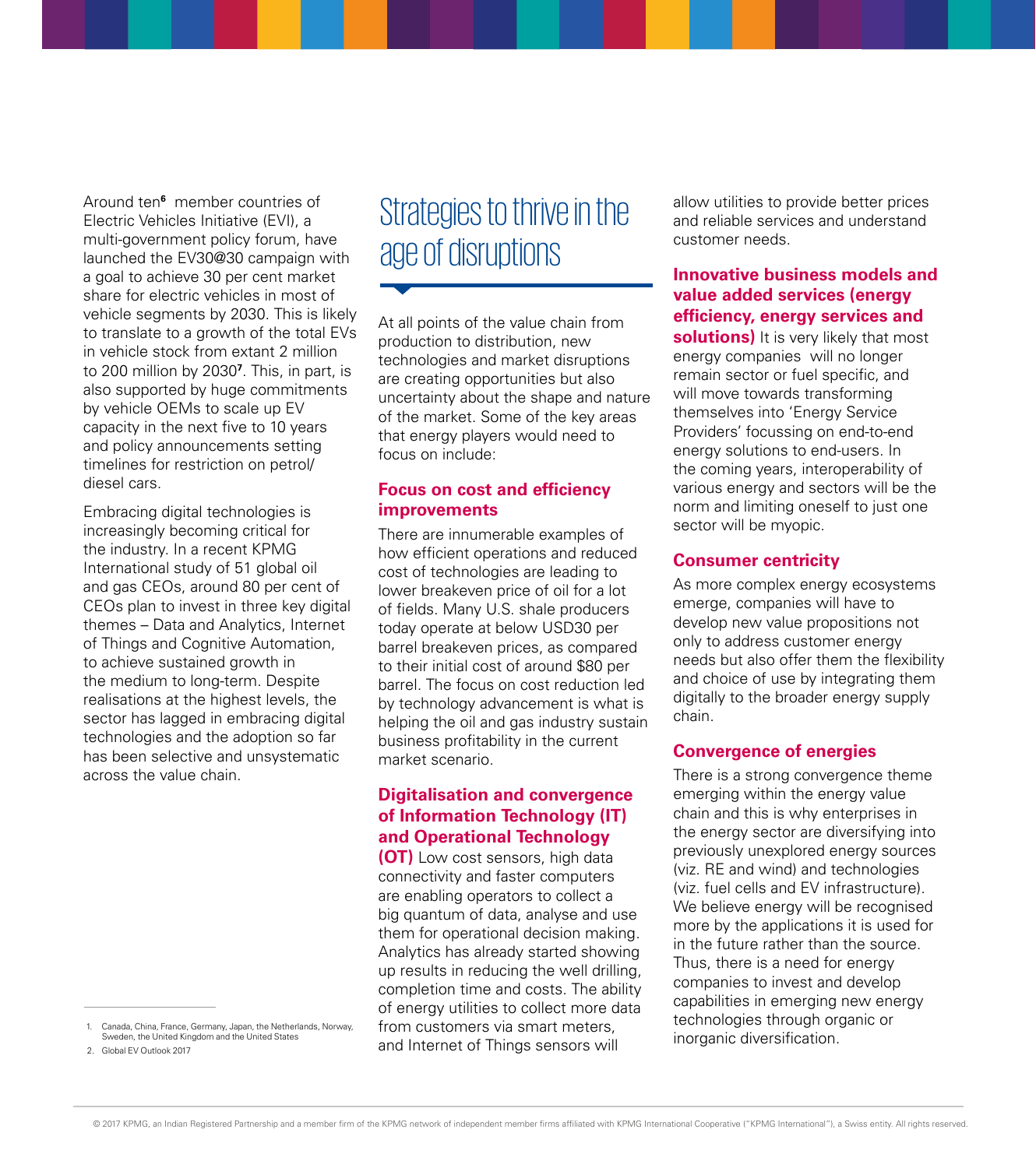



The article has been co-authored by **Anish De**, Partner and Head of Strategy and Operations - Infrastructure, Government & Healthcare, KPMG in India, **Manas Majumdar**, Partner, Strategy and Operations - Infrastructure, Government & Healthcare, KPMG in India and **Vivek Rahi** – Associate Director, Infrastructure, Government and Healthcare - Strategy & Operations, KPMG in India.